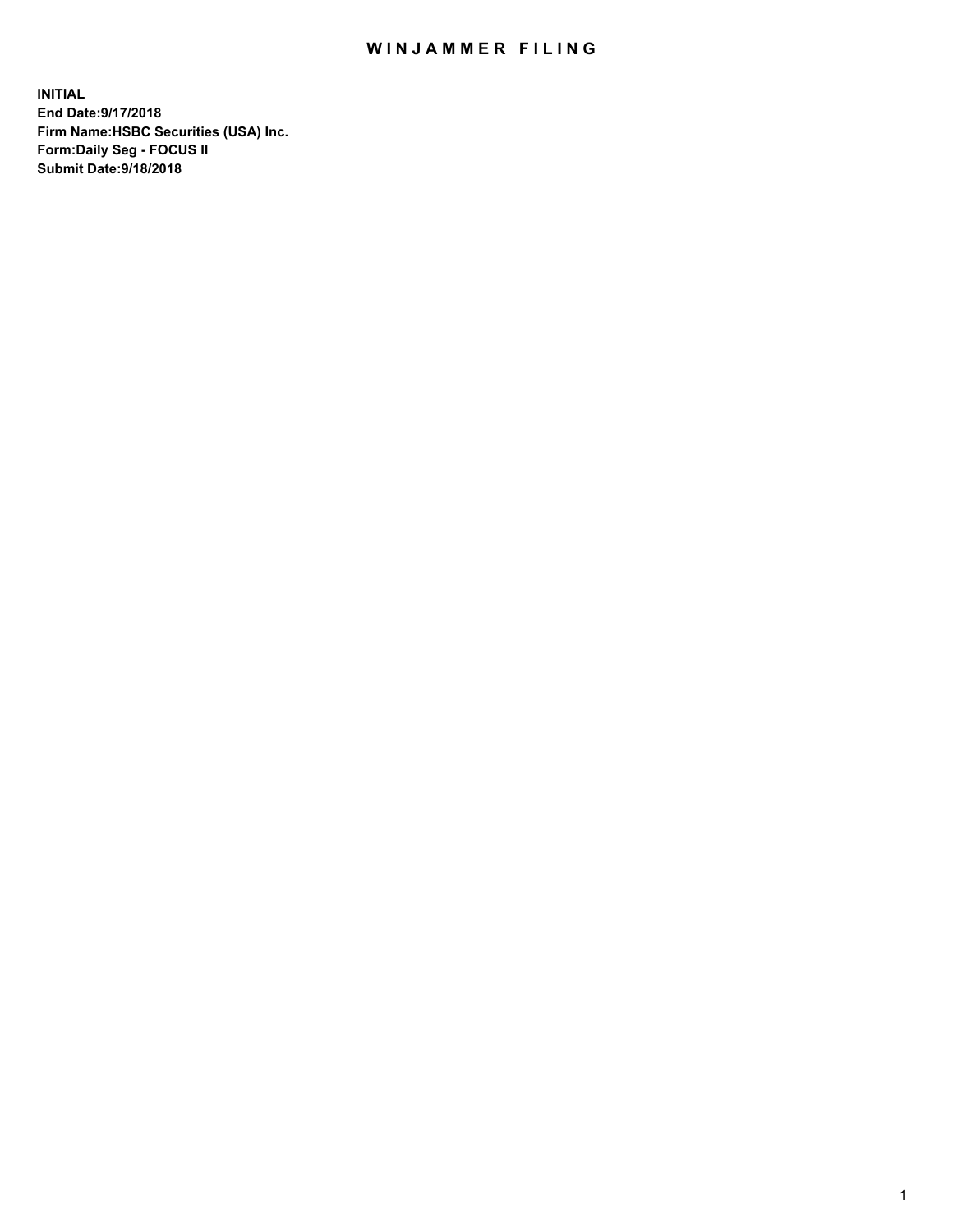**INITIAL End Date:9/17/2018 Firm Name:HSBC Securities (USA) Inc. Form:Daily Seg - FOCUS II Submit Date:9/18/2018 Daily Segregation - Cover Page**

| Name of Company                                                                                                                                                                                                                                                                                                                | <b>HSBC Securities (USA) Inc.</b>                                          |
|--------------------------------------------------------------------------------------------------------------------------------------------------------------------------------------------------------------------------------------------------------------------------------------------------------------------------------|----------------------------------------------------------------------------|
| <b>Contact Name</b>                                                                                                                                                                                                                                                                                                            | <b>Michael Vacca</b>                                                       |
| <b>Contact Phone Number</b>                                                                                                                                                                                                                                                                                                    | 212-525-7951                                                               |
| <b>Contact Email Address</b>                                                                                                                                                                                                                                                                                                   | michael.vacca@us.hsbc.com                                                  |
| FCM's Customer Segregated Funds Residual Interest Target (choose one):<br>a. Minimum dollar amount: : or<br>b. Minimum percentage of customer segregated funds required:% ; or<br>c. Dollar amount range between: and; or<br>d. Percentage range of customer segregated funds required between:% and%.                         | 109,000,000<br>$\overline{\mathbf{0}}$<br>0 <sub>0</sub><br>0 <sub>0</sub> |
| FCM's Customer Secured Amount Funds Residual Interest Target (choose one):<br>a. Minimum dollar amount: ; or<br>b. Minimum percentage of customer secured funds required:%; or<br>c. Dollar amount range between: and; or<br>d. Percentage range of customer secured funds required between:% and%.                            | 25,000,000<br>$\overline{\mathbf{0}}$<br>0 <sub>0</sub><br>0 <sub>0</sub>  |
| FCM's Cleared Swaps Customer Collateral Residual Interest Target (choose one):<br>a. Minimum dollar amount: ; or<br>b. Minimum percentage of cleared swaps customer collateral required:% ; or<br>c. Dollar amount range between: and; or<br>d. Percentage range of cleared swaps customer collateral required between:% and%. | 100,000,000<br>$\overline{\mathbf{0}}$<br>0 <sub>0</sub><br>0 <sub>0</sub> |

Attach supporting documents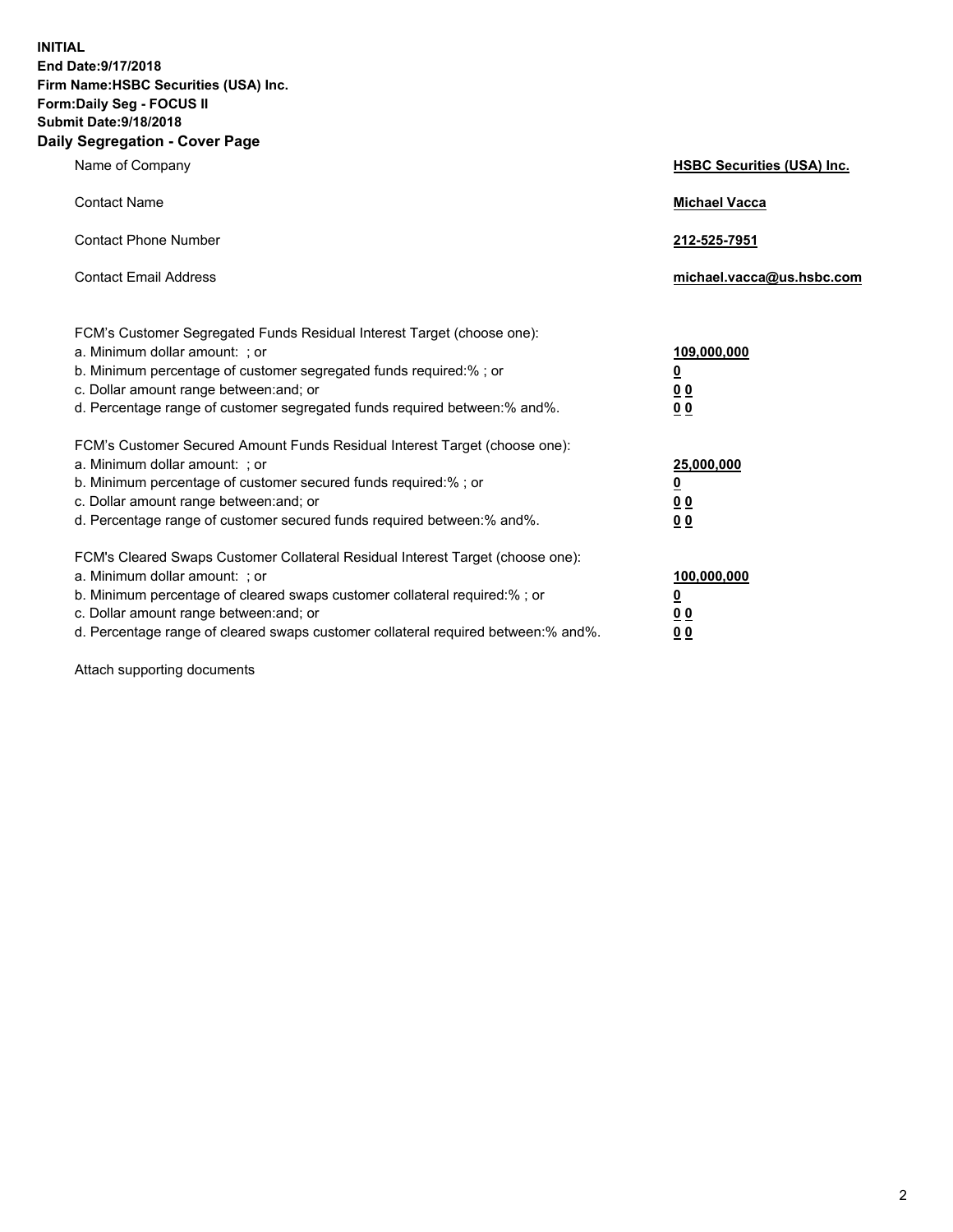**INITIAL End Date:9/17/2018 Firm Name:HSBC Securities (USA) Inc. Form:Daily Seg - FOCUS II Submit Date:9/18/2018 Daily Segregation - Secured Amounts** Foreign Futures and Foreign Options Secured Amounts Amount required to be set aside pursuant to law, rule or regulation of a foreign government or a rule of a self-regulatory organization authorized thereunder **0** [7305] 1. Net ledger balance - Foreign Futures and Foreign Option Trading - All Customers A. Cash **77,319,629** [7315] B. Securities (at market) **85,540,486** [7317] 2. Net unrealized profit (loss) in open futures contracts traded on a foreign board of trade **-10,518,899** [7325] 3. Exchange traded options a. Market value of open option contracts purchased on a foreign board of trade **0** [7335] b. Market value of open contracts granted (sold) on a foreign board of trade **0** [7337] 4. Net equity (deficit) (add lines 1. 2. and 3.) **152,341,216** [7345] 5. Account liquidating to a deficit and account with a debit balances - gross amount **1,707,870** [7351] Less: amount offset by customer owned securities **-1,704,327** [7352] **3,543** [7354] 6. Amount required to be set aside as the secured amount - Net Liquidating Equity Method (add lines 4 and 5) **152,344,759** [7355] 7. Greater of amount required to be set aside pursuant to foreign jurisdiction (above) or line 6. **152,344,759** [7360] FUNDS DEPOSITED IN SEPARATE REGULATION 30.7 ACCOUNTS 1. Cash in banks A. Banks located in the United States **78,582,749** [7500] B. Other banks qualified under Regulation 30.7 **0** [7520] **78,582,749** [7530] 2. Securities A. In safekeeping with banks located in the United States **21,481,975** [7540] B. In safekeeping with other banks qualified under Regulation 30.7 **0** [7560] **21,481,975** [7570] 3. Equities with registered futures commission merchants A. Cash **0** [7580] B. Securities **0** [7590] C. Unrealized gain (loss) on open futures contracts **0** [7600] D. Value of long option contracts **0** [7610] E. Value of short option contracts **0** [7615] **0** [7620] 4. Amounts held by clearing organizations of foreign boards of trade A. Cash **0** [7640] B. Securities **0** [7650] C. Amount due to (from) clearing organization - daily variation **0** [7660] D. Value of long option contracts **0** [7670] E. Value of short option contracts **0** [7675] **0** [7680] 5. Amounts held by members of foreign boards of trade A. Cash **35,260,332** [7700] B. Securities **64,058,511** [7710] C. Unrealized gain (loss) on open futures contracts **-10,518,899** [7720] D. Value of long option contracts **0** [7730] E. Value of short option contracts **0** [7735] **88,799,944** [7740] 6. Amounts with other depositories designated by a foreign board of trade **0** [7760] 7. Segregated funds on hand **0** [7765] 8. Total funds in separate section 30.7 accounts **188,864,668** [7770] 9. Excess (deficiency) Set Aside for Secured Amount (subtract line 7 Secured Statement Page 1 from Line 8) **36,519,909** [7380]

10. Management Target Amount for Excess funds in separate section 30.7 accounts **25,000,000** [7780]

11. Excess (deficiency) funds in separate 30.7 accounts over (under) Management Target **11,519,909** [7785]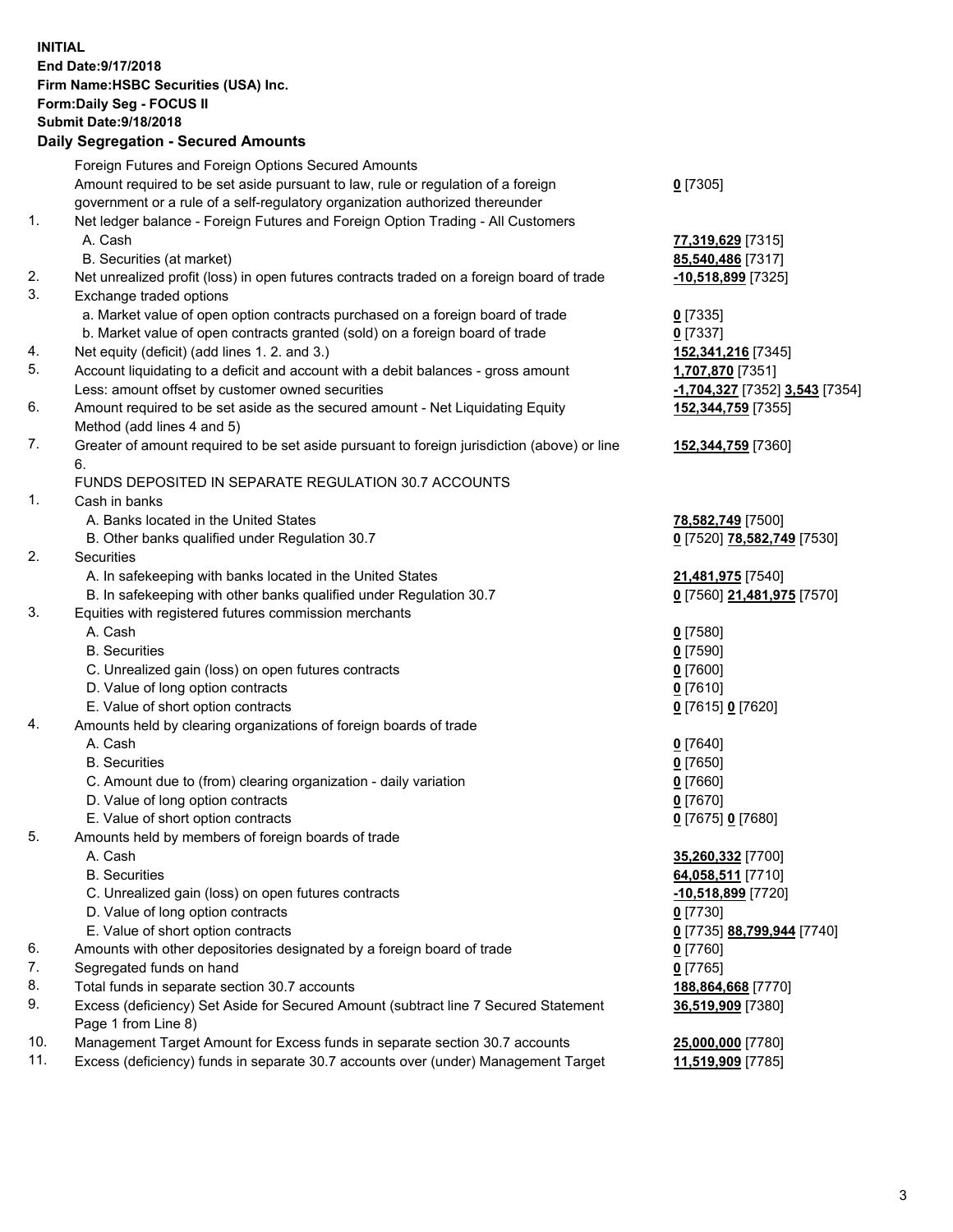|     | <b>INITIAL</b><br>End Date: 9/17/2018                                               |                                        |
|-----|-------------------------------------------------------------------------------------|----------------------------------------|
|     | Firm Name: HSBC Securities (USA) Inc.                                               |                                        |
|     | <b>Form:Daily Seg - FOCUS II</b>                                                    |                                        |
|     | <b>Submit Date: 9/18/2018</b>                                                       |                                        |
|     | Daily Segregation - Segregation Statement                                           |                                        |
|     | SEGREGATION REQUIREMENTS (Section 4d(2) of the CEAct)                               |                                        |
| 1.  | Net ledger balance                                                                  |                                        |
|     | A. Cash                                                                             | 101,280,076 [7010]                     |
|     | B. Securities (at market)                                                           | 1,516,053,166 [7020]                   |
| 2.  | Net unrealized profit (loss) in open futures contracts traded on a contract market  | 228,540,844 [7030]                     |
| 3.  | Exchange traded options                                                             |                                        |
|     | A. Add market value of open option contracts purchased on a contract market         | <u>363,374,700</u> [7032]              |
|     | B. Deduct market value of open option contracts granted (sold) on a contract market | -147,704,643 [7033]                    |
| 4.  | Net equity (deficit) (add lines 1, 2 and 3)                                         | 2,061,544,143 [7040]                   |
| 5.  | Accounts liquidating to a deficit and accounts with                                 |                                        |
|     | debit balances - gross amount                                                       | 1,187,047 [7045]                       |
|     | Less: amount offset by customer securities                                          | -1,187,047 [7047] 0 [7050]             |
| 6.  | Amount required to be segregated (add lines 4 and 5)                                | 2,061,544,143 [7060]                   |
|     | FUNDS IN SEGREGATED ACCOUNTS                                                        |                                        |
| 7.  | Deposited in segregated funds bank accounts                                         |                                        |
|     | A. Cash                                                                             | 117,678,206 [7070]                     |
|     | B. Securities representing investments of customers' funds (at market)              | $0$ [7080]                             |
|     | C. Securities held for particular customers or option customers in lieu of cash (at | 406,067,144 [7090]                     |
|     | market)                                                                             |                                        |
| 8.  | Margins on deposit with derivatives clearing organizations of contract markets      |                                        |
|     | A. Cash                                                                             | 56,834,633 [7100]                      |
|     | B. Securities representing investments of customers' funds (at market)              | 273,885,788 [7110]                     |
|     | C. Securities held for particular customers or option customers in lieu of cash (at | 1,109,421,142 [7120]                   |
|     | market)                                                                             |                                        |
| 9.  | Net settlement from (to) derivatives clearing organizations of contract markets     | <u>-11,137,670</u> [7130]              |
| 10. | Exchange traded options                                                             |                                        |
|     | A. Value of open long option contracts                                              | 363,374,700 [7132]                     |
|     | B. Value of open short option contracts                                             | -147,704,643 [7133]                    |
| 11. | Net equities with other FCMs                                                        |                                        |
|     | A. Net liquidating equity                                                           | 12,425,728 [7140]                      |
|     | B. Securities representing investments of customers' funds (at market)              | $0$ [7160]                             |
|     | C. Securities held for particular customers or option customers in lieu of cash (at | $0$ [7170]                             |
| 12. | market)<br>Segregated funds on hand                                                 |                                        |
| 13. | Total amount in segregation (add lines 7 through 12)                                | 564,880 [7150]<br>2,181,409,908 [7180] |
| 14. | Excess (deficiency) funds in segregation (subtract line 6 from line 13)             | 119,865,765 [7190]                     |
| 15. | Management Target Amount for Excess funds in segregation                            |                                        |
|     |                                                                                     | 109,000,000 [7194]                     |

16. Excess (deficiency) funds in segregation over (under) Management Target Amount Excess

**10,865,765** [7198]